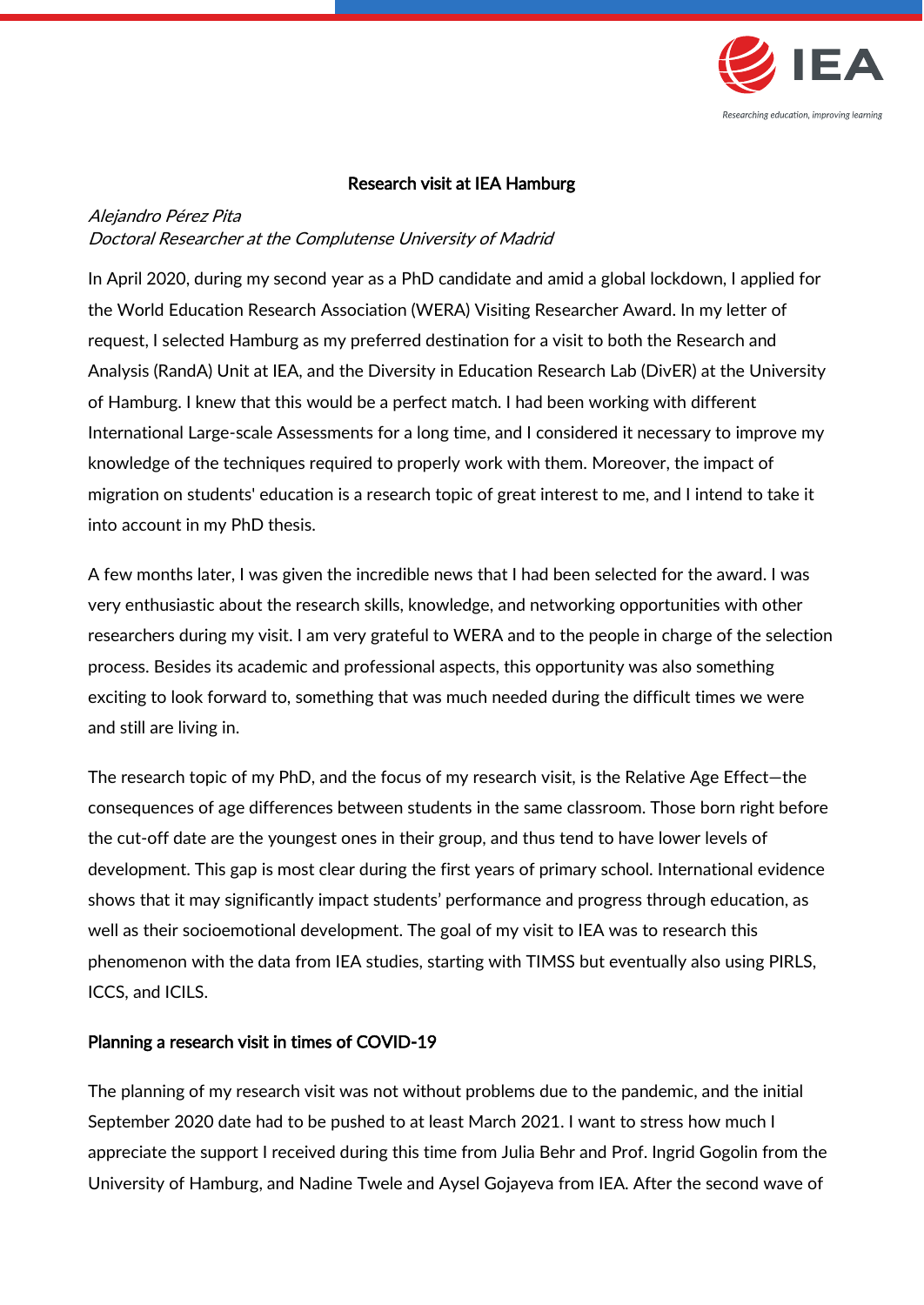COVID-19 hit both Spain and Germany during winter, the visit had to be postponed once again to the final starting date in June 2021. Unfortunately, due to the restrictions on visiting students at the University of Hamburg, my stay at the DivER group had to be cancelled. I did, however, meet Prof. Ingrid Gogolin during my time in Hamburg, and a colloquium was scheduled for October 2021 for me to get to know the research group and introduce my investigation.

In the weeks before my visit to IEA, I was assisted by Aysel Gojayeva from RandA in finding accommodation and obtaining general knowledge about the city of Hamburg. She also introduced me to my colleagues on the day of my arrival and made sure that everything was in perfect order at my working station. On the same day, I met Diego Cortes, my host at IEA who guided me with my project, and Rolf Strietholt, the co-head of the RandA Unit, who also became a huge support and source of knowledge during my stay. As my first activity, I introduced my research topic in an online RandA colloquium where I received a lot of support, feedback, and interesting ideas.

I felt very welcome at IEA, and I met a wonderful group of researchers. Besides Aysel, Diego, and Rolf, I want to thank Sabine Meinck, Yuan-Ling "Linda" Liaw, Mojca Rozman, Nayeli Urdiales, and Opeyemi Ayanwale, among others, for their support and friendliness. I greatly enjoyed getting to know these researchers over lunch and cherish my memories from this time. Unfortunately, due to the COVID-19 regulations, many colleagues were still working from home, and I could only meet them through the colloquiums organized by the unit.

I particularly want to thank my host, Diego Cortes, who gave me very useful insights about how IEA works and about how to analyze data from International Large-scale Assessments. Even though my knowledge on the topic was limited, he patiently explained everything and prepared snippets of R code that I needed for my research. It was with Diego and Rolf that I laid out the structure of my project. We had fruitful debates and conversations about every step of the research process. They often brought me down to earth when I was getting lost in loose, nonspecific ideas, or when I was being too ambitious. I am very thankful for their support and for helping me mature as a researcher. Our collaboration is still ongoing after my visit, with the goal of publishing our findings.

Even though the circumstances of doing a research visit during the global pandemic were not ideal, I still had a tremendously enriching experience in Hamburg. I am very grateful that the visit could take place through the joint effort of all the parties involved. I will fondly remember this stay, and I am delighted that it has led to a collaboration with Diego and Rolf from IEA, as well as to the colloquium with the University of Hamburg's DivER group.

2